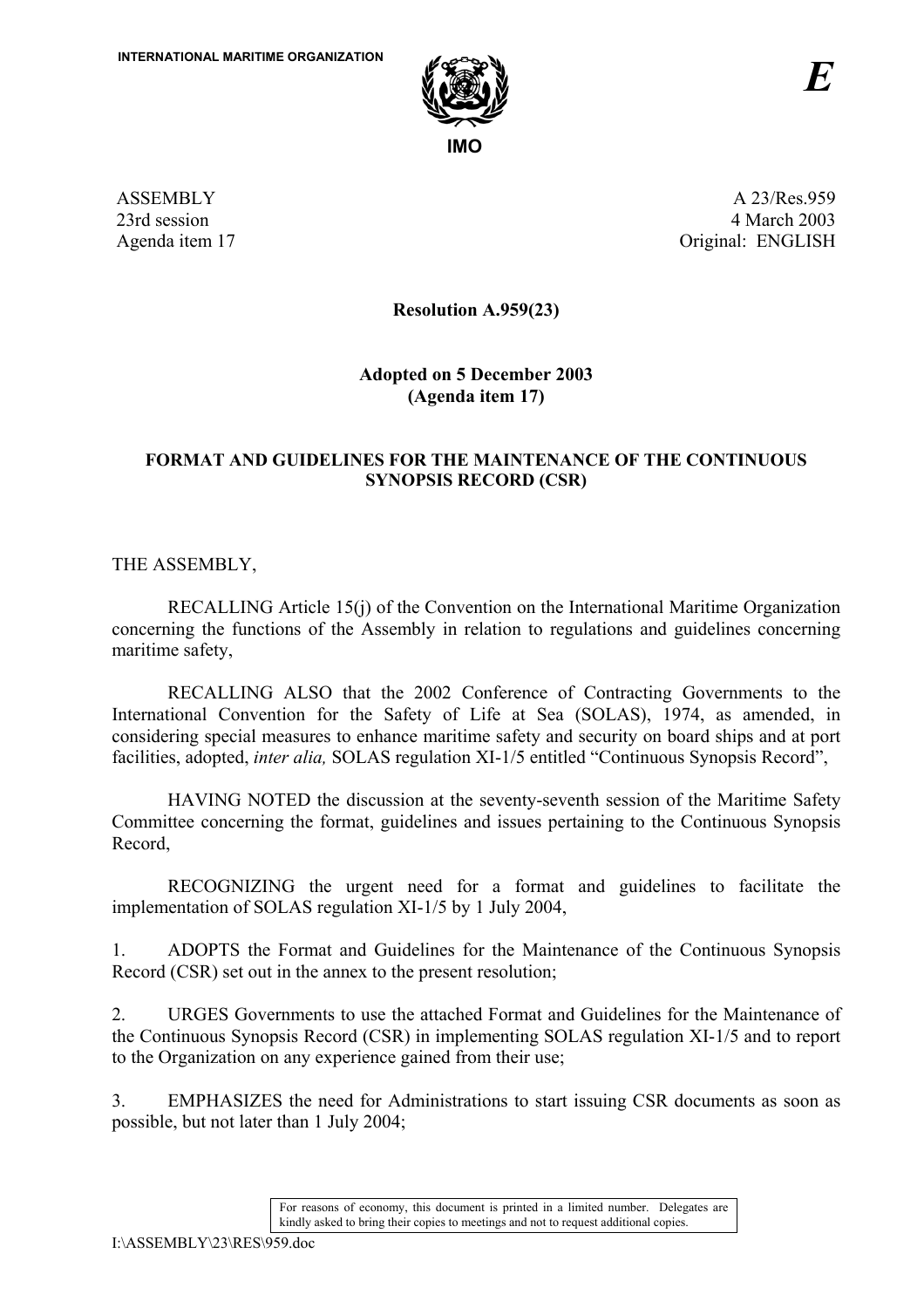- 4. REQUESTS the Maritime Safety Committee to:
	- (a) consider the wording of SOLAS regulation XI-1/5.5.2 with a view to incorporating the practice recommended in resolution A.911(22) regarding uniform wording in referencing to IMO instruments;
	- (b) keep the Format and Guidelines under review and amend them, as appropriate, in the light of experience gained.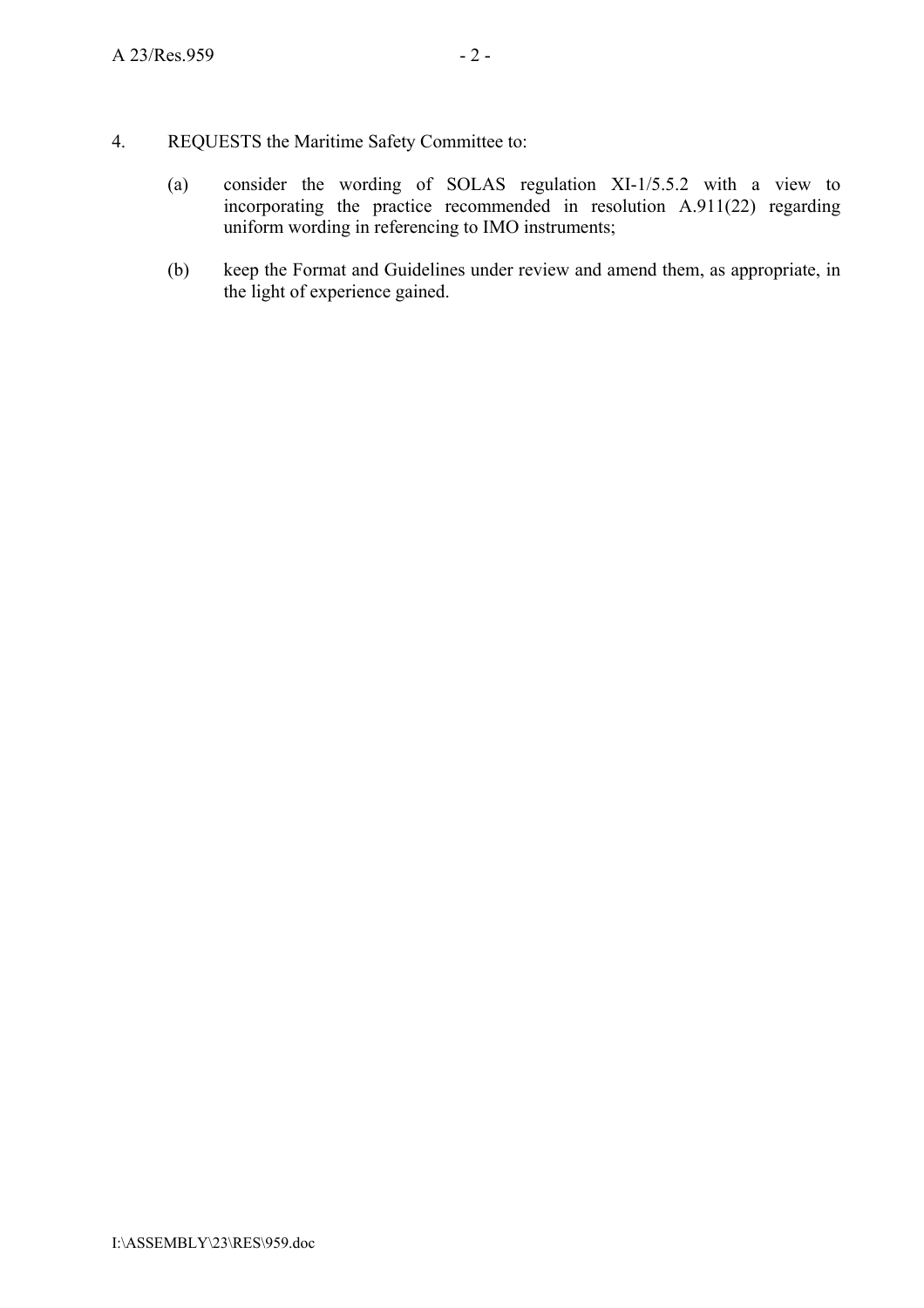### ANNEX

## **FORMAT AND GUIDELINES FOR THE MAINTENANCE OF THE CONTINUOUS SYNOPSIS RECORD (CSR)**

### **Introduction**

1 From 1 July 2004, SOLAS Chapter XI-1, regulation 5 requires all passenger ships and cargo ships of 500 gross tonnage and above engaged on international voyages to have on board a Continuous Synopsis Record (CSR). A ship's CSR file comprises:

- .1 all CSR documents (Form 1) issued by the shipís Administration(s), numbered sequentially over the life of the ship;
- .2 all amendment forms (Form 2) attached to each individual CSR document relating to changes made to that CSR document; and
- .3 all indices of amendments (Form 3) listing all amendments (specified by amendment forms) relating to each CSR document and attached to Form 1 above.

### **The CSR Document**

2 Only the ship's Administration can issue a ship's CSR document (Form 1) to a ship. The first CSR document issued to a ship is numbered "1" and subsequent CSR documents are to be sequentially numbered. The sequential numbering continues across change of flag throughout the life of the ship.

3 Each original CSR document will have to be sent to the ship and kept by the ship throughout its lifetime. The Administration needs to keep a copy (which may be an electronic copy) of each CSR document issued to the ship.

4 Whenever issuing a CSR document to a ship, the Administration will have to provide all information in rows 1 to 13 of Form 1 (indicate  $N/A$ " if not applicable). Information number 7 on the CSR only has to be completed if the Administration requires the registration of bareboat charterers and the ship is actually bareboat chartered.

### **Amendments and indices completed by the Company or the master**

5 Whenever any change relating to the entries listed in the current CSR document of the ship has taken place, this change needs to be included without delay in the ship's CSR file. Pending the issue of a revised and updated CSR document by the ship's Administration, the Company or master is required to complete an amendment form (Form 2) and attach the original to the current CSR document. A copy of the completed amendment form has to be forwarded without delay to the ship's Administration for their consideration and action.

6 Additionally, whenever an amendment form is attached to the ship's current CSR document, details of the amendment have also to be entered in the index of amendments (Form 3) and attached to the current CSR document in date order.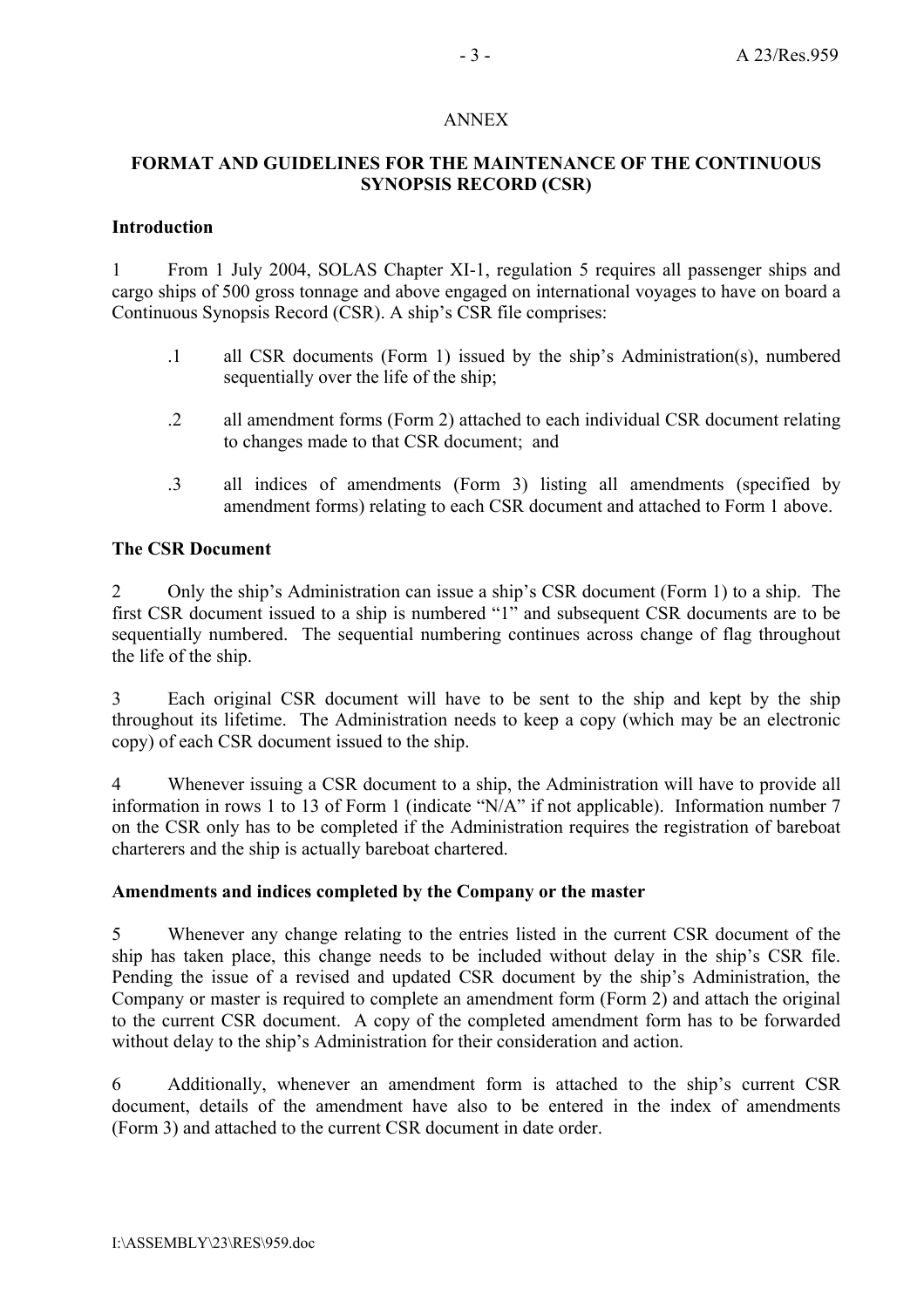# **Issue of revised and updated CSR documents by the Administration**

7 Following the receipt of copies of one or more amendment forms, the Administration is required to issue a revised and updated CSR document as soon as practically possible but not later than three months from the date of the change. Amendment forms should *not* be completed by Administrations.

8 In case of a change of flag, the previous flag State has to issue a new CSR document to the ship showing the date the ship ceased to be registered with that flag. That flag State is required to send a copy of the ship's CSR file, without delay, to the new flag State.

9 As soon as possible, but not later than three months after a change of flag, the new flag State is required to issue to the ship a sequentially numbered CSR document.

## **Actions by masters when receiving a** *revised and updated* **CSR document**

10 On receipt of a revised and updated CSR document, the master should check its sequential number and review the document to ensure that it covers all relevant amendment forms attached to the previous CSR document.

11 In case this review establishes that there are outstanding amendments not reflected in the latest CSR document, the master should do the following:

- .1 complete new amendment form(s) relating to each outstanding amendment and attach it to the latest CSR document;
- .2 list the amendment(s) referred to in .1 above in the index of amendments (Form 3) attached to the latest CSR document; and
- $\beta$  forward copies of the amendment form(s) to the ship's Administration.

## In case of loss of, or damage to, any document in a ship's CSR file

12 In case of loss of, or damage to, a ship's CSR file, the Company or master should contact in writing the ship's Administration without delay, and list the papers lost or damaged. The Administration should subsequently provide relevant duplicates to the ship of the CSR documents and amendment forms that it holds, to replace such papers. Such duplicates should be marked accordingly.

## **Possibility of Inconsistencies**

13 The primary purpose of the CSR is to provide a history of the ship which can be inspected by appropriate officials. Given the flexibility and timescales provided in regulation 5 it is possible that the information contained in a ship's current CSR document will lag behind that contained in the certificates issued in respect of the ship. As the Administration is required to issue a new CSR document within 3 months of the date of the change, the resulting time lag could be of that order. If inconsistencies are identified the reasons for them should be considered before action is taken based solely on the view that an inconsistency exists.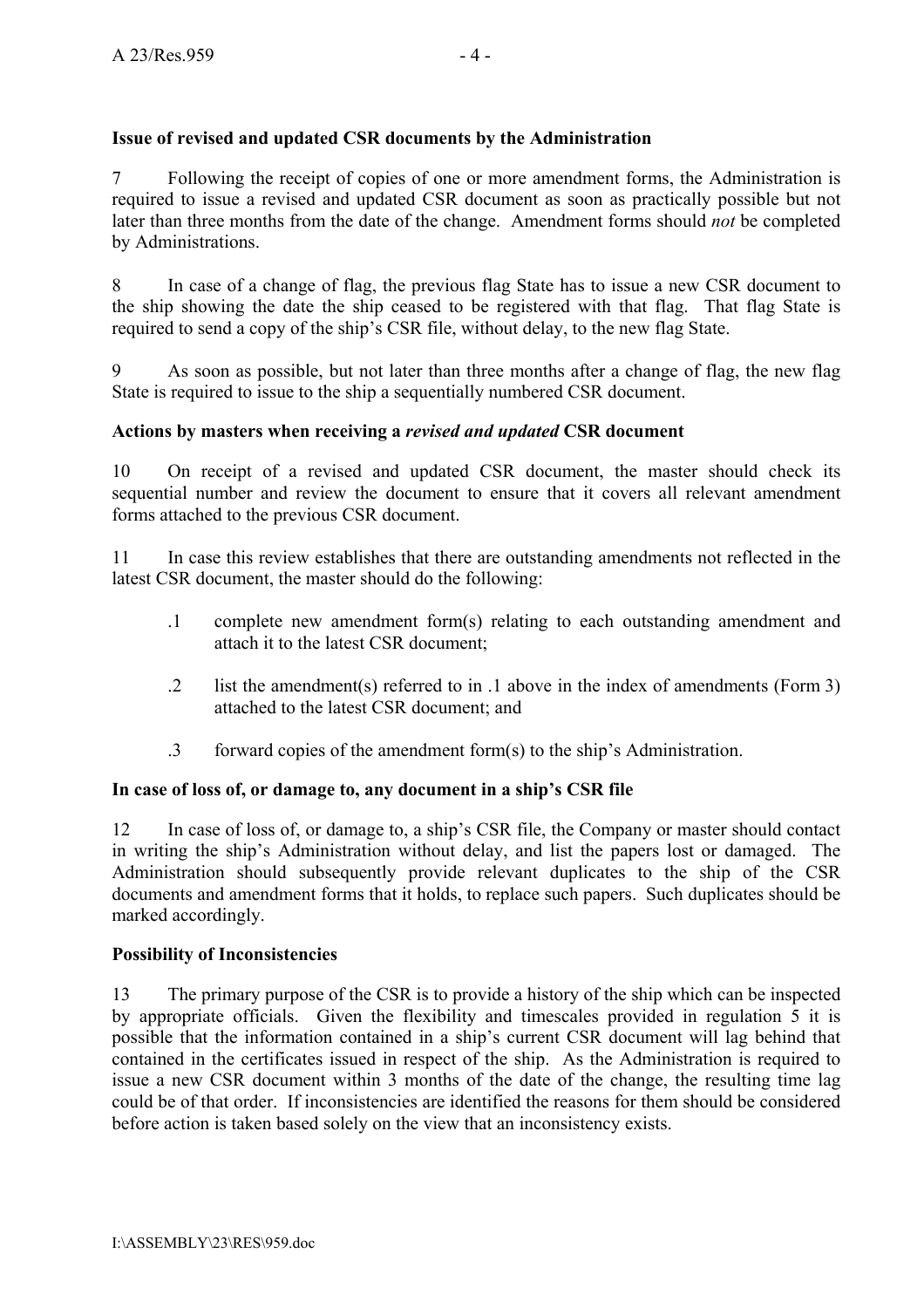#### **APPENDIX FORM 1 CONTINUOUS SYNOPSIS RECORD (CSR) DOCUMENT NUMBER .........FOR THE SHIP WITH IMO NUMBER: IMO ................**

|                         | <b>Information</b>                                 |  |  |
|-------------------------|----------------------------------------------------|--|--|
| 1                       | This document applies from (date):                 |  |  |
| $\overline{2}$          | <b>Flag State:</b>                                 |  |  |
| $\overline{\mathbf{3}}$ | Date of registration with the State indicated      |  |  |
|                         | in 2:                                              |  |  |
| 4                       | Name of ship:                                      |  |  |
| 5                       | Port of registration:                              |  |  |
| 6                       | Name of current registered owner(s):               |  |  |
|                         | <b>Registered address(es):</b>                     |  |  |
| $\overline{7}$          | If applicable, name of current registered          |  |  |
|                         | bareboat charterer(s):                             |  |  |
|                         | Registered address(es):                            |  |  |
| 8                       | <b>Name of Company (International Safety</b>       |  |  |
|                         | Management):                                       |  |  |
|                         | <b>Registered address(es):</b>                     |  |  |
|                         | Address(es) of its safety management               |  |  |
|                         | activities:                                        |  |  |
| 9                       | Name of all classification societies with          |  |  |
|                         | which the ship is classed:                         |  |  |
| 10                      | <b>Administration/Government/Recognized</b>        |  |  |
|                         | <b>Organization which issued Document of</b>       |  |  |
|                         | <b>Compliance:</b>                                 |  |  |
|                         | Body which carried out audit (if different):       |  |  |
| 11                      | <b>Administration/Government/Recognized</b>        |  |  |
|                         | <b>Organization which issued Safety</b>            |  |  |
|                         | <b>Management Certificate:</b>                     |  |  |
|                         | Body which carried out audit (if different):       |  |  |
| 12                      | Administration/Government/Recognized               |  |  |
|                         | <b>Security</b><br>Organization<br>which<br>issued |  |  |
|                         | <b>International Ship Security Certificate:</b>    |  |  |
|                         | Body which carried out verification (if            |  |  |
|                         | different):                                        |  |  |
| 13                      | Date on which the ship ceased to be                |  |  |
|                         | registered with the State indicated in 2:          |  |  |

**Dates should be in the format yyyy/mm/dd.** 

#### **THIS IS TO CERTIFY THAT this record is correct in all respects**

This document was received by the ship and attached to the ship's CSR file on the following date **(fill in): ÖÖÖÖÖÖÖÖ Signature: ÖÖÖÖ.ÖÖÖÖÖÖ**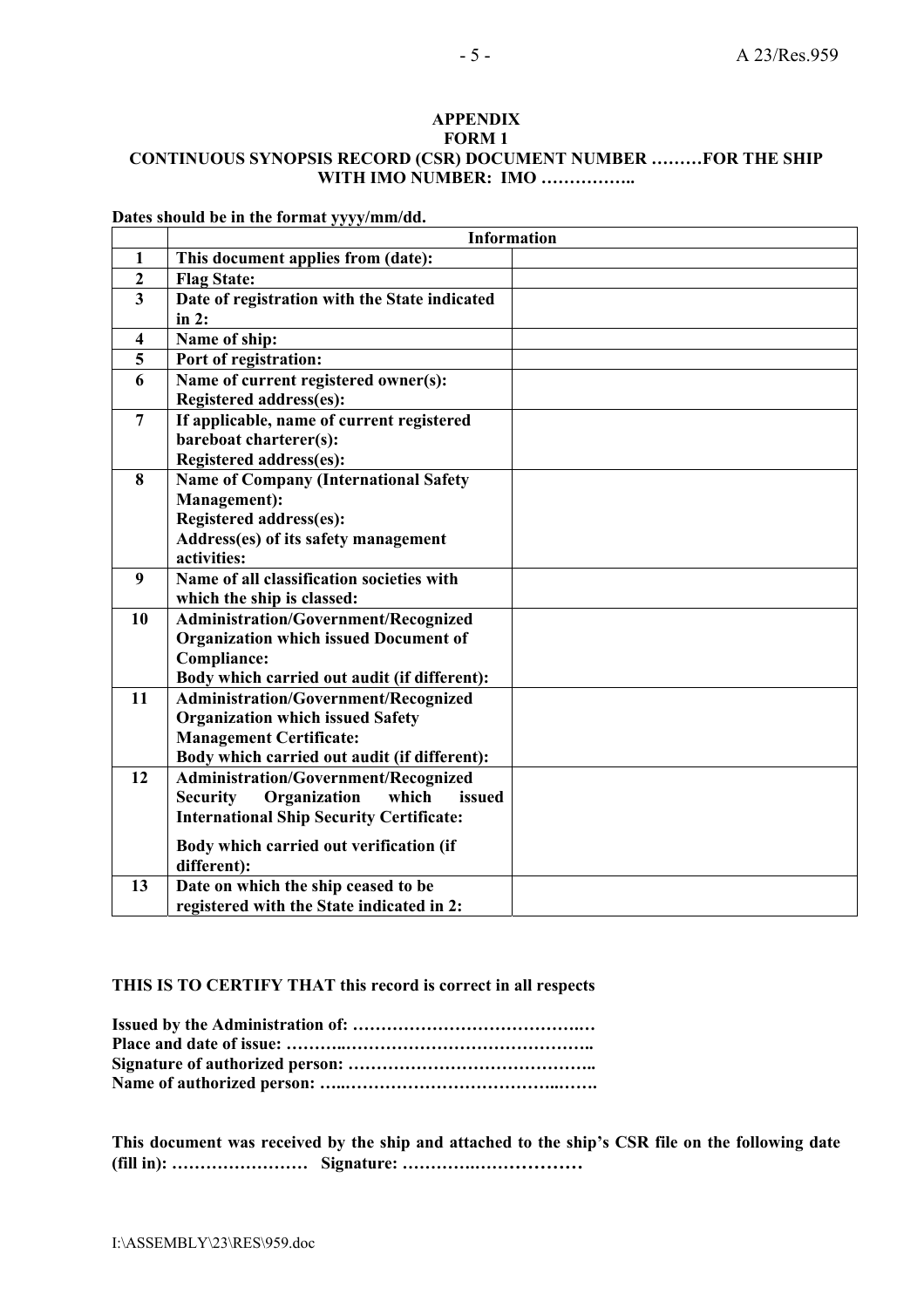### **FORM 2**

#### **AMENDMENTS TO THE CONTINUOUS SYNOPSIS RECORD (CSR) DOCUMENT NUMBER WEIGHT IMO NUMBER: IMO ...........................**

The amendments are shown in the table. Indicate N/C for all items not being changed. Dates should **be in the format yyyy/mm/dd.** 

|                         | <b>Information</b>                              |  |  |
|-------------------------|-------------------------------------------------|--|--|
| 1                       | This document applies from (date):              |  |  |
| $\boldsymbol{2}$        | <b>Flag State:</b>                              |  |  |
| $\overline{\mathbf{3}}$ | Date of registration with the State indicated   |  |  |
|                         | in $2:$                                         |  |  |
| $\overline{\mathbf{4}}$ | Name of ship:                                   |  |  |
| 5                       | Port of registration:                           |  |  |
| 6                       | Name of current registered owner(s):            |  |  |
|                         | <b>Registered address(es):</b>                  |  |  |
| $\overline{7}$          | If applicable, name of current registered       |  |  |
|                         | bareboat charterer(s):                          |  |  |
|                         | <b>Registered address(es):</b>                  |  |  |
| $\bf{8}$                | <b>Name of Company (International Safety</b>    |  |  |
|                         | Management):                                    |  |  |
|                         | Registered address(es):                         |  |  |
|                         | Address(es) of its safety management            |  |  |
|                         | activities:                                     |  |  |
| 9                       | Name of all classification societies with       |  |  |
|                         | which the ship is classed:                      |  |  |
| 10                      | Administration/Government/Recognized            |  |  |
|                         | <b>Organization which issued Document of</b>    |  |  |
|                         | Compliance:                                     |  |  |
|                         | Body which carried out audit (if different):    |  |  |
| 11                      | <b>Administration/Government/Recognized</b>     |  |  |
|                         | <b>Organization which issued Safety</b>         |  |  |
|                         | <b>Management Certificate:</b>                  |  |  |
|                         | Body which carried out audit (if different):    |  |  |
|                         |                                                 |  |  |
| 12                      | <b>Administration/Government/Recognized</b>     |  |  |
|                         | <b>Security Organization which issued</b>       |  |  |
|                         | <b>International Ship Security Certificate:</b> |  |  |
|                         | Body which carried out verification (if         |  |  |
|                         | different):                                     |  |  |
|                         |                                                 |  |  |
| 13                      | Date on which the ship ceased to be             |  |  |
|                         | registered with the State indicated in 2:       |  |  |

### **THIS IS TO CERTIFY THAT this record is correct in all respects**